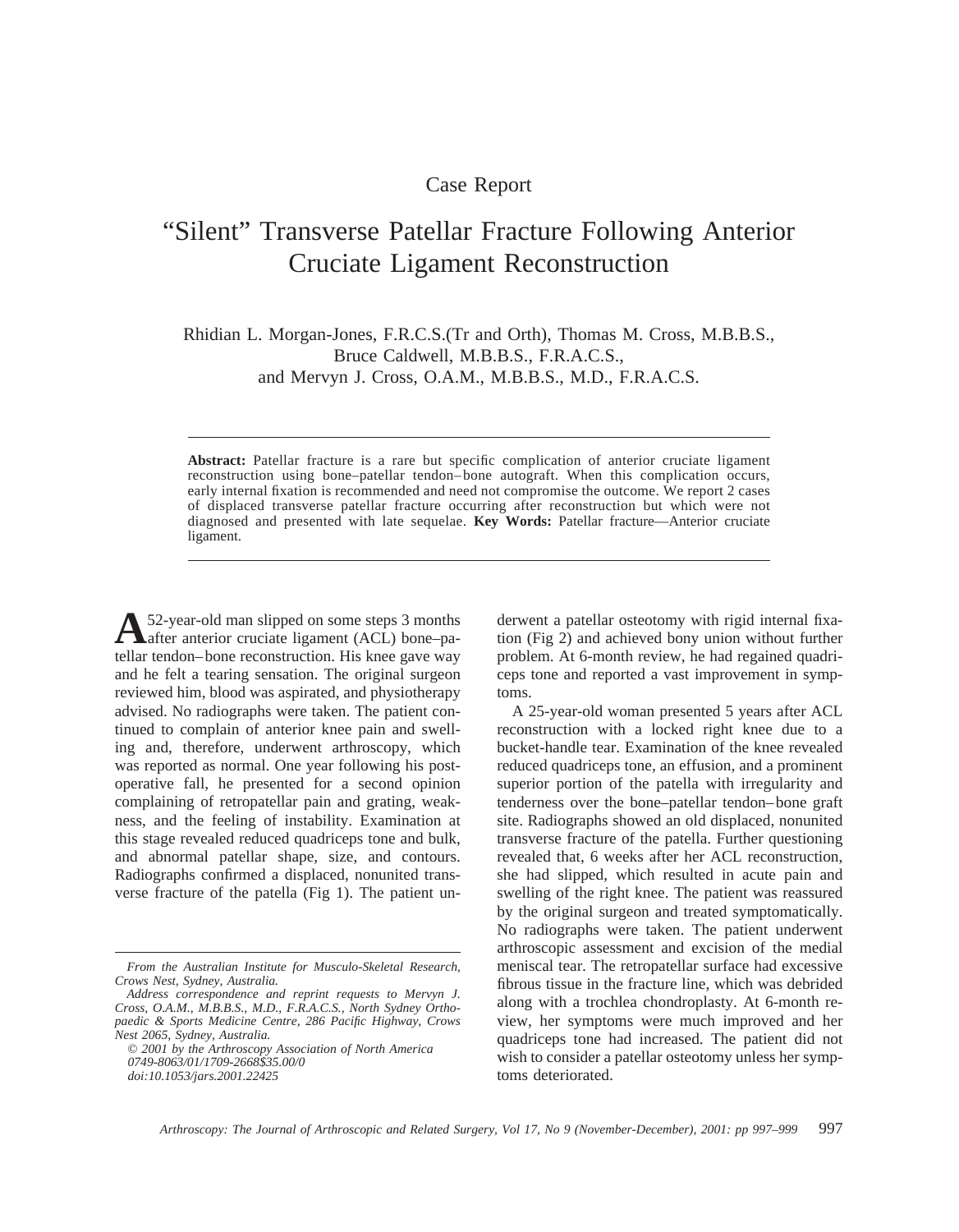## **DISCUSSION**

Patellar fracture is a recognized complication of ACL reconstruction using a bone–patellar tendon– bone autograft.1-4 The reported incidence of this complication is approximately 2%.2,3 This may occur at the time of harvest or postoperatively. Recognition of this complication and immediate or early internal fixation should not compromise rehabilitation or outcome from ACL reconstruction.1-3,5

Transverse patellar fractures usually occur postoperatively as a result of low-energy trauma. It has been suggested that transverse patellar fracture may be due to decreased vascularization of the patella after surgery.5 Others have argued that transverse fractures result from tension from quadriceps muscle contraction acting on an osteopenic patella following surgery



**FIGURE 1.** Displaced nonunited transverse patellar fracture. tained.



**FIGURE 2.** Patellar osteotomy, reduction, and internal fixation allowed bony union.

and a period of immobilization.<sup>6</sup> It is likely that displaced transverse patellar fractures result from the donor site acting as a stress riser.2

Treatment of patellar malunion is difficult. Historically, patellectomy was the procedure of choice.7 However, this may well be a less satisfactory option than arthroscopic debridement or corrective osteotomy. There is little debate that acute displaced patellar fractures should be reduced and internally fixed. In the 2 cases we report, the opportunity to intervene and prevent a chronic problem was lost. When a patient's postoperative history and symptoms indicate a problem, appropriate radiographs should always be ob-